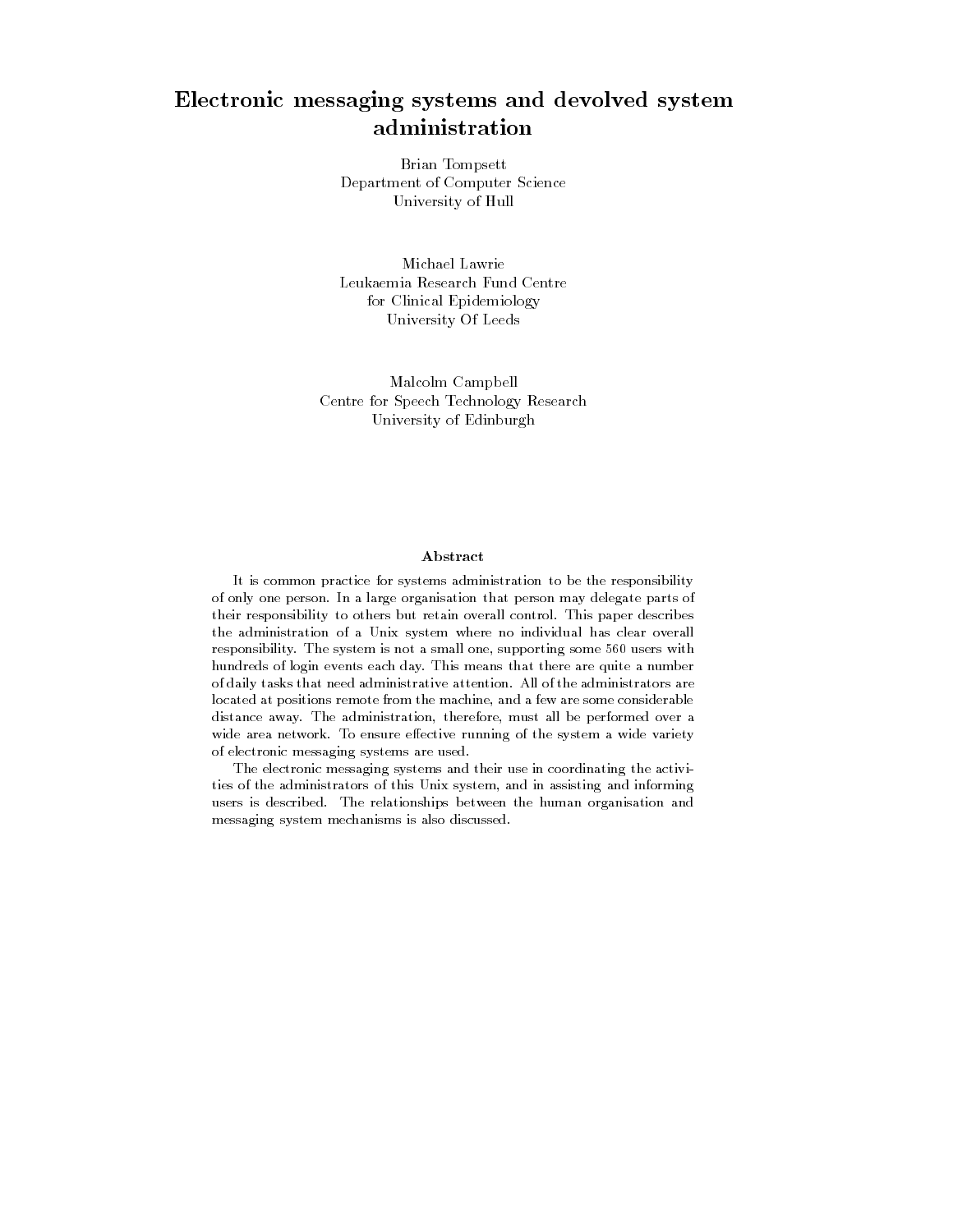# Introduction

This paper describes how the administration of a large multiuser Unix system has been devolved to a group of people and how electronic messaging systems make such a method possible- The group of people involved in administering the machine is about 20 in number.

#### -History

. The machine in question was a left of the model research funded research projects- to much reached the end of its life on those projects and yet still had sufficient utility for other purposes- It was therefore donated for general non-extended form use- International nonwas renamed Tardis, after a timemachine in a BBC TV science fiction programme. The machine is used for electronic messaging systems, software development and even game playing- Over time the machine accumulated a large and diverse user community; the main reason for this is the wide variety of software available and the laissez faire policy adopted towards machine usage- The large number of users accessing the machine many hundreds and the wide variety of software on the machine created a machine administration problem- Computers that are provided by regular funding mechanisms usually are administered by full time paid sta- Our machine was by its very nature self main the self maintained-by performing performing all the contr necessary daily tasks to support such a large number of users.

# The Administration Structure

#### -Early Informality

The administration structure of the machine developed over time- Initially there were only a few users and all those users had supersections privileges-moving internal supervisors. developed a two class user structure: those that knew the super-user password and those that did not- In the early stages the knowledge of the password was divulged in an uncontrolled fashion-distribution-distribution-distribution-distribution-distribution-distribution-distributionnecessary to create a more formal structure for administration.

Initially new superusers were admitted to the clique by acclamation- As the machine became more heavily used it was clear that an increasing number of ad ministration tasks needed to be performed in a timely manner- We were faced with the problem of having larger and larger groups of people having super-user status, or the chinese  $\pi$  superusters spending more time on the machine administrationwas simply not possible for the existing set of administrators to devote more time to the routine management of the machine as most of them had other full-time jobs to performance in the most superson most supervise administration is purely purely and supervise and  $\mathcal{L}_1$ or the pastime or a dilettant in addition to becoming more formal the more formal administration devolved into a distributed solution $[1]$ .

## Formal Groupings

The problem of too many administration tasks was solved by creating new group ings of administrators and machine users- We also adopted a formal approach to admitting people to the various groups of administrators and users-methods and userswe adopted are similar to other areas where groups operate-processed where  $\pi$ also derived general sets of standards for group operation and membership[3, 4] some of which were codied in a group charter-play which also were well at following at following at following lowing some minor iterations, was a three or four tiered system with general users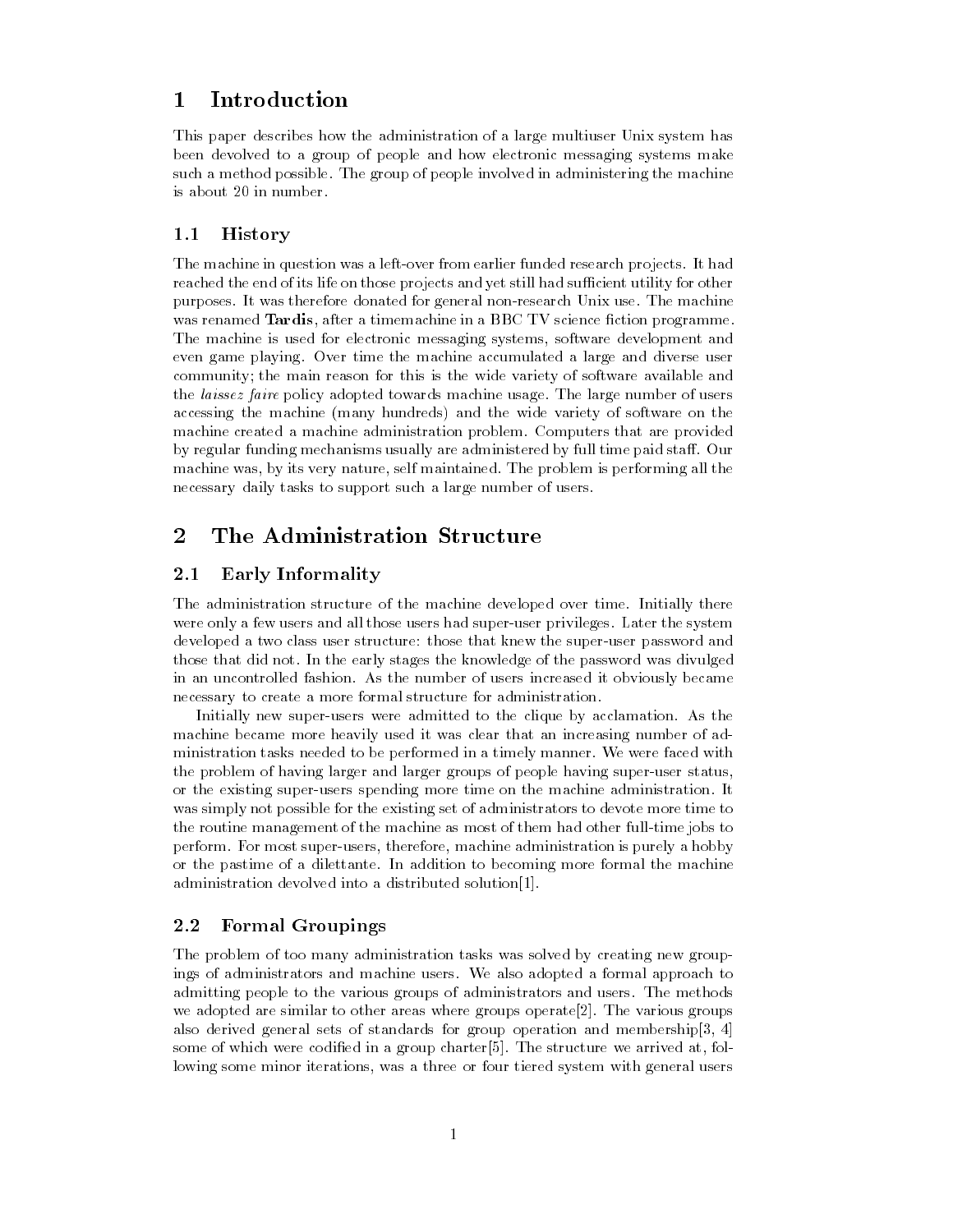at the bottom of the tiers and the super-user level administrators at the top with helpful users and administrative assistants between.

The advantages of having a tiered administrative structure is that a larger pool of expertise can be called upon at short notice, whilst access to super-user privileges remained restricted- The path to superuser now involves an apprentice period as an assistant-buted more work load was distributed more widely still by the administrative widely still by the a allowing or rather requiring ordinary users to perform some of the more mundane tasks-

The main tasks performed by users are the rebooting of the machine when it has failed, the general monitoring of machine state and the help and assistance of novice users- There is then a mechanism for recruiting administrative assistants
if they perform well at the administrative tasks of a regular user they can acquire the additional privileges of an administrative assistant.

# Electronic Messaging Systems

#### -History-

To many people electronic mail is a new and novel technology- Even the implemen tors of computer systems and the authors of electronic mail and communication systems are not aware of the potential or implications of this medium- The tools are created and others exploit them in areas that were beyond the ideas of the ini tiators- Such is the case with electronic interpersonal computer communications-

The first wide-area electronic systems in common use involved the use of dial up modems and le transfer mechanisms- This became expanded to a more general wide area network in time, although it was still quite primitive, with manual message routing wide the like- route- wide wide networks of the current genre have completely distributed for a few years- The proliferation and extent of these networks has not yet been fully appreciated even by those involved in them- A paper in the Communications of the ACM in October 1986 entitled "Notable Computer Networks"[6] was the first attempt to document the extent of networking, but even this paper was out of date and incorrect by the time it was published  $[7]$ .

Expansions on the world networking front are happening on both the profes sional and amateur level- The amateur networking developments are now as large and sophisticated as the professional set-ups and both are interconnected in a variety of ways- of the amateur developments in networking that may not be a known to the readers is the Radio Amateurs global X- based network which includes many large  $\text{TCP/IP}$  segments [9] and several amateur controlled, built and designed repeater satellites- There is also the IBM PC based network called FIDO whose reach includes many places around the world where small computers are found- There are networking developments that reach the Soviet Union China Antarctica and many other unexpected places- A truly global phenomena that is only recently being matched by such developments as the Fax machine

The significance and influence of electronic communication is taken seriously by several key people in some hitech companies in the US where bulletin boards and mailing lists are monitored by key-people and any false stories or significant questions about the company or their products are rapidly responded to by the most senior people- which company in a up to unconsideration of company policy po emanating from someone akin to the President, being sent to the appropriate list. This action has been taken on occasion by companies such as Wollangong, Atari, Apple Sun and ATT- Other companies monitor the net and ensure that any miss statements are corrected by 'third-parties', in order to prevent false rumours from circulating and damaging the companies image- This has been done by companies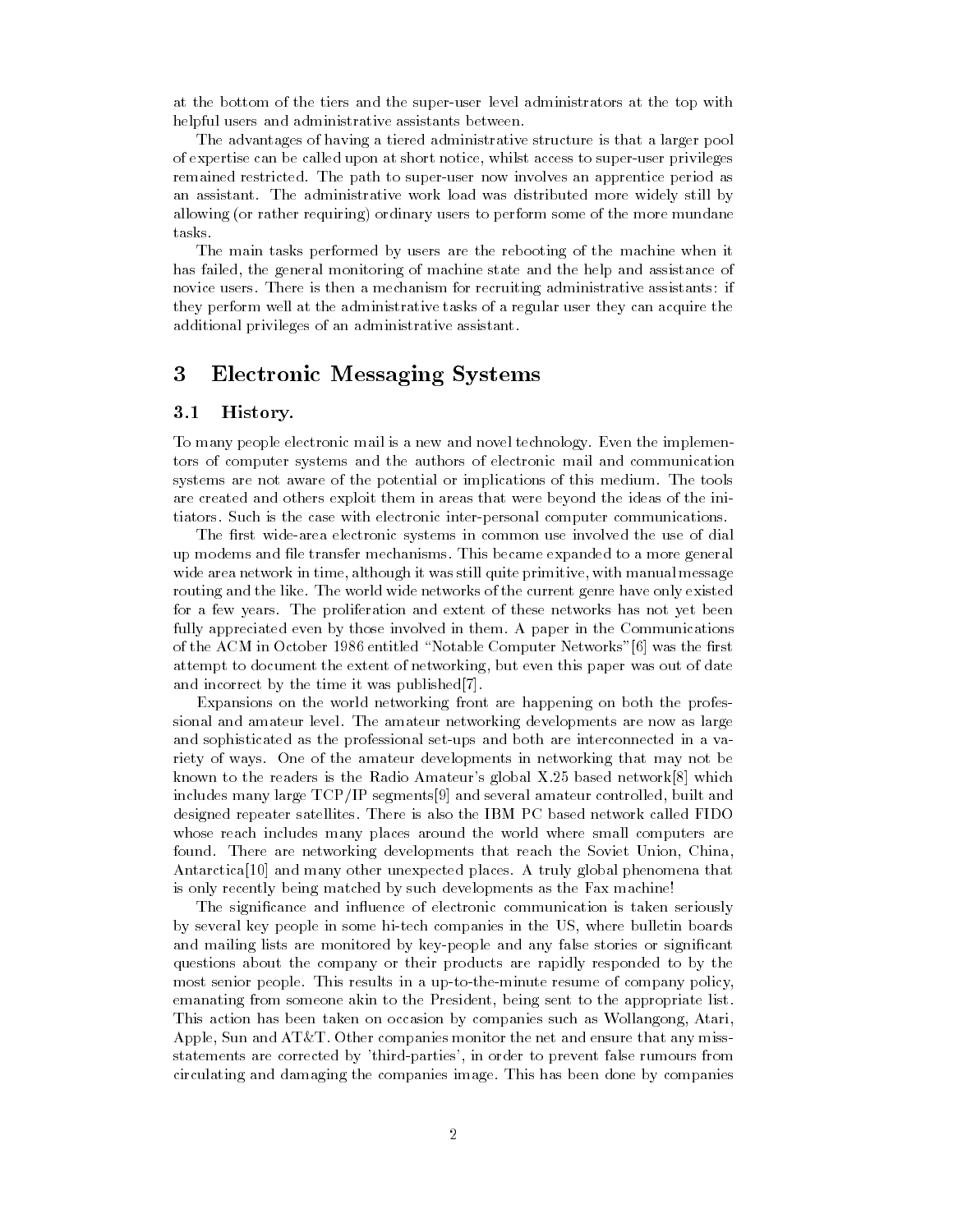such as IBM, DEC, HP and Next in the past.

Some companies have in-house communication and messaging systems that are almost as large as some of the international networks and use them for the general information and education of the workforce- Several chief executives are regular users or contributors to the system in house discussions-in house discussions-in place  $\mathbb{R}^n$ in Dec HP Sun and Prime-Prime-Prime-Prime-Prime-Prime-Prime-Prime-Prime-Prime-Prime-Prime-Prime-Prime-Prime-Pri committed to electronic mail that it is reputed that the size of his mailboxes cause difficulties for the local machine and system managers at DEC!

The wider usage of electronic messaging systems, particularly within the computer community itself, has created a further phenomena of associations and consortia that only exist within the realms of the electronic messaging system itself-These associations range from product user group, technical interest discussion groups, political pressures groups, which collaborates collaboratories and research collaboration meetingsbecome possible for groups of people to get together for collaborative work and yet never ever leave their own office or even meet their fellow collaborators  $[12, 13]$ .

### Taxonomy of Electronic Messaging Systems

Several types of Electronic messaging systems have evolved since the genesis of the era of digital communications- There seems to be a mixing of terms between Com puter Mediated Communication CMC and Electronic Messaging Systems EMS-Whereas CMC always implies the use of a computer for communication EMS does not- Conversely CMC may cover much more sophisticated communications such as video and multimedia using a computer whereas EMS does not the term of the term of the term of the term of Electronic Messaging Systems is used for the purposes of this paper-

Electronic Messaging Systems have evolved to satisfy different needs and operate in different ways- in the case of the media of the color of the media of the media of the media one should be with the capabilities of each-base messaging classications in these messaging systems. are:

- Electronic Mail-
	- $-$  To individuals
	-
	-
	-
	- To public distribution lists
	- To open distribution lists
- - Alert messages
	- even only the day of the day of the day of the day of the day of the day of the day of the day of the day of the day of the day of the day of the day of the day of the day of the day of the day of the day of the day of the
	-
- Bulletin Boards and Boards and Boards
	-
	- Hierarchical category systems
	- Unmoderated groups
	- Moderated groups
	- Mailing lists gateways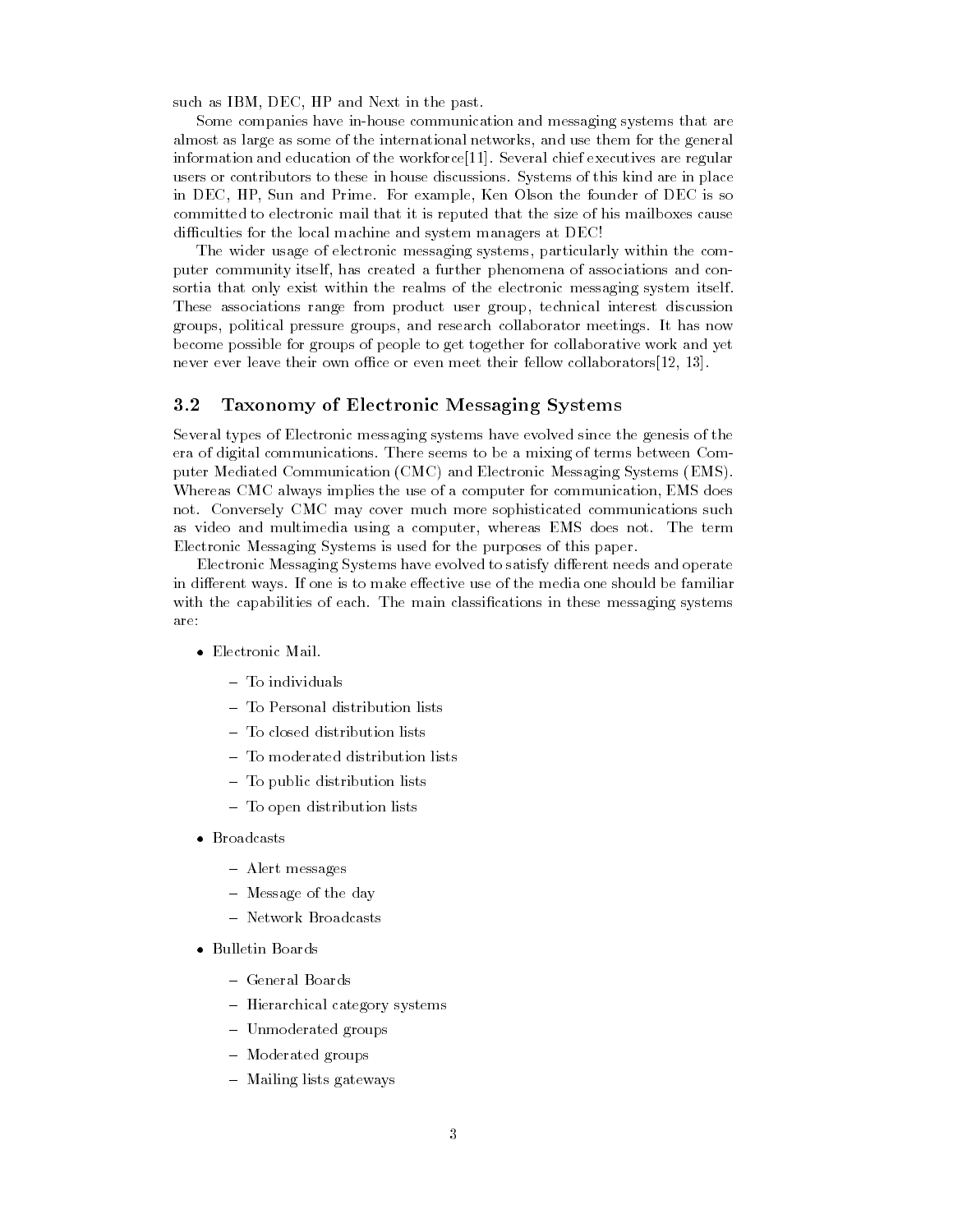- Talk System in the System of the System of the System of the System of the System of the System of the System of the System of the System of the System of the System of the System of the System of the System of the System
	- Person to Person
		- half dupley and dupley are a second contract of the second contract of the second contract of the second contract of the second contract of the second contract of the second contract of the second contract of the second
		- function of the property of the same of the same of the same of the same of the same of the same of the same of the same of the same of the same of the same of the same of the same of the same of the same of the same of
	-

Orthogonal with the type of messaging system is its reach- The reach can be classified in the following way:

- Single System Section System System System System System System System System System System System System System System System System System System System System System System System System System System System System Syst
- s prince need to be an
- -
	-

Note that we have divided the classifications up more upon the lines of the applications used- Other classiers have used the terms Many-to-Many One-

### 3.2.1 Electronic Mail

In many electronic mail systems a message is composed and sent to various specific degrees of latency between dierent readers getting the message- The message arrives at the readers personal electronic mailbox along with all messages from other sources- The privacy of the messages can be controlled with electronic mail distribution-disadvantage that each recipient gets a personal copy of the co the message thereby making many duplicates of the one message- This can be very wasteful of machine resources and communication costs-

To individuals This is where one person mails to named recipients

- To Personal distribution lists This is where one person sets up a distribution list of recipients that is used to mail to- No other person can use the distri bution list.
- To closed distribution lists This is where the distribution lists can be used to direct mail to a group of recipients but there can be several known originators of messages- The originators may be the same set as the recipients-
- To moderated distribution lists This is where the forwarding of messages to the distribution list is controlled byahuman agent- The agent may decide not to forward some messages submitted to distribution or edit incoming messages before distribution-
- To public distribution lists This is where the existence of the list is made gen erally known and any person may originate a message for distribution to the list of recipients.
- To open distribution lists This is a completely automated list to which anyone may add themselves as a recipient and also as an originator-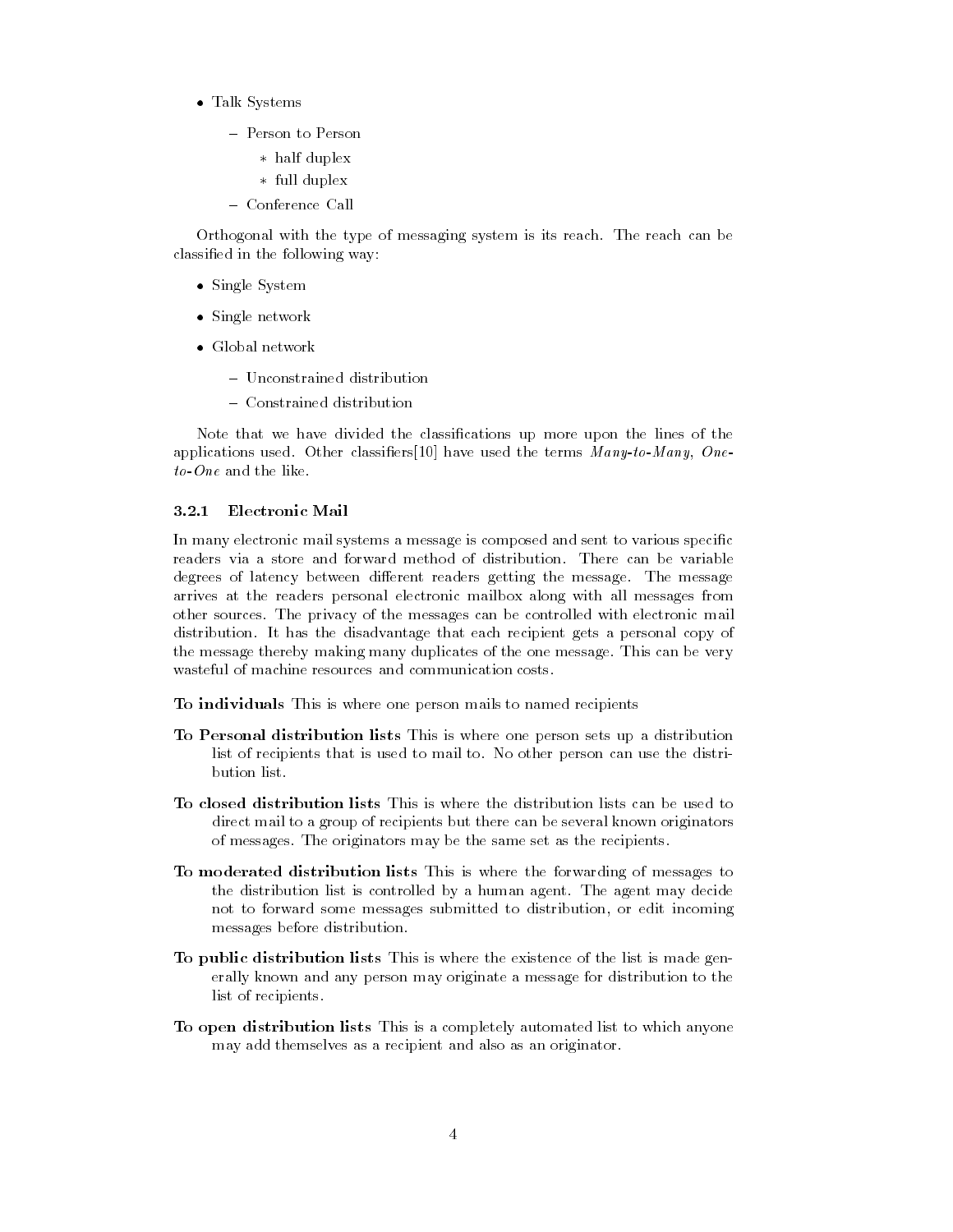### 3.2.2 Broadcasts

These are messages that are generally distributed to all persons without regard to whether they wish to receive it or not-they wish to receive it or not-the advantage that the advantage that the limited copies of the message, and each person is not given a private copy, thereby saving space- There may be a copy for each network or each machine depending on the systems used-

- Alert messages All messages are sent to a message system and all people read all messages- There is no ltering-
- Message of the day This is the login message given to people when they first access a system each time.
- Network broadcasts This message is propagated across many users of many sys tems at many sites.

#### $3.2.3$ Bulletin Boards

Bulletin Boards provide a greater degree of choice for the message originator and the recipients- They also attempt to reduce the number of messages retained- There is often one copy of the message for many readers at many sites thereby saving on storage costs- messages are often distributed by a store and forward systems. like mail.

- General boards These are not confined to messages on any particular topic, but messages of a general nature are posted there- Like Notice boards-
- Hierarchical category systems These have been divided up into many cate  $\mathcal{L}$  the discrete topics-discrete topics-discrete topics-discrete the categories-discrete the categories of  $\mathcal{L}$ and topics that interest them and read the messages therein- This operates much like a library, except that new contributions arrive continuously.
- Unmoderated groups These are General or hierarchical systems whereby origi nation of messages is open to anyone-
- Moderated groups These are message groups where the messages are filtered by a human editor before publication.
- Authorised groups These are message groups where the messages may only be originated by specific originators.
- Mailing lists gateways This is where the messages that flow across a mail distribution list to named recipients is also posted on a bulletin board for others not on the list to read-

#### $3.2.4$ Talk Systems

A talk system is interactive and not store and forward- It is much like the telephone-Those present at the time can both submit and read the messages owing- There is no history retained.

- Person to person This is where the messages being exchanged are private be tween one person and another.
	- half duplex This is where only one person can use the talk system at any one time- There is a talker and there is a listener and they must use some method of switching places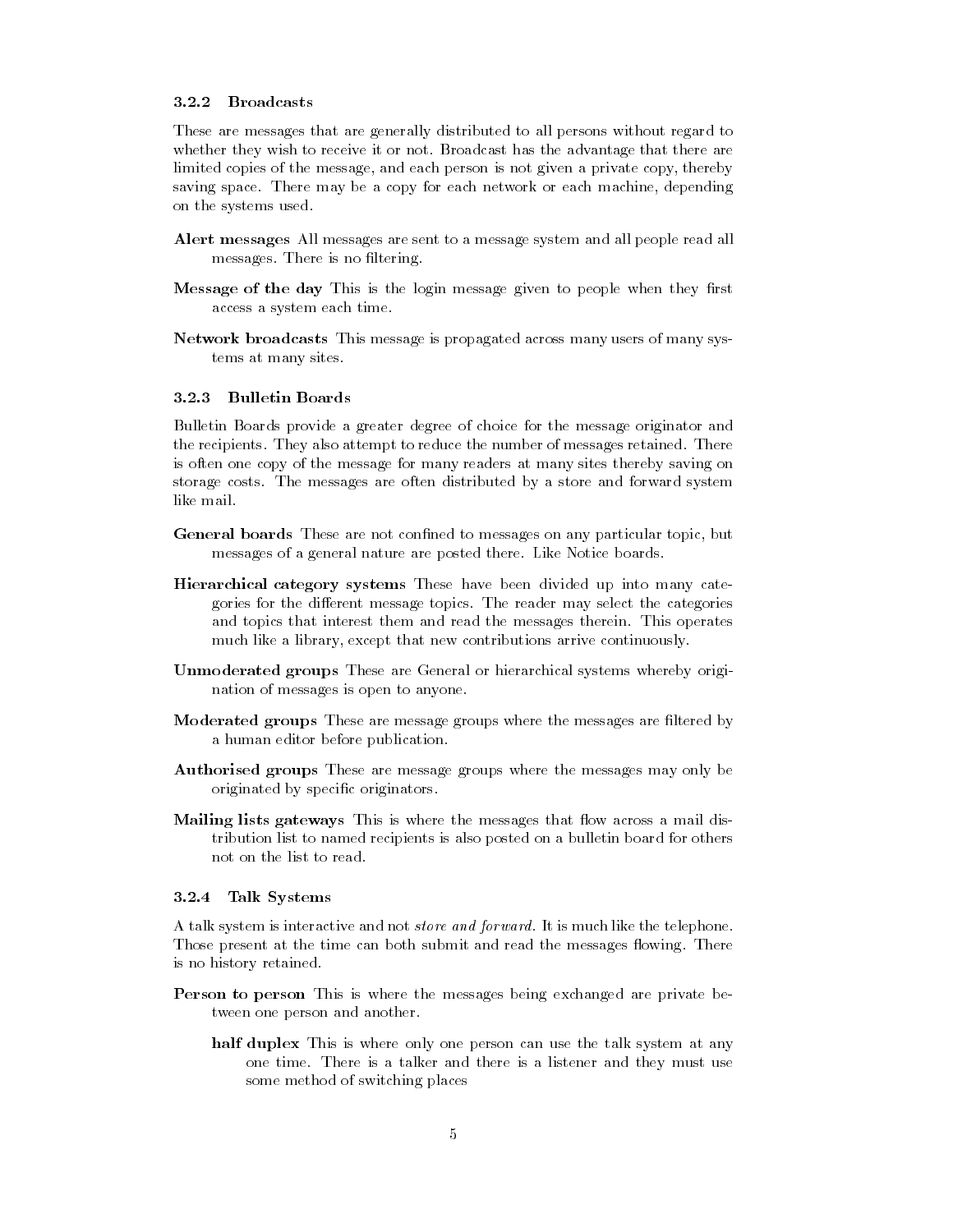- full duplex This is where both parties can talk or listen as and when they choose
- Conference call This is where several participants may be involved in the con versation.

### 3.2.5 Reach

Single System This just involves users on one computer system.

Single network This just involves users on a single network.

- global network This involves across the distributions and globe-the distribution of tion may in some cases be restricted to some subset of those users perhaps by region or organisation, but they exist on more than one network.
	- Unconstrained distribution This spans the globe and is available to users of many networks-
	- Constrained distribution This is a distribution that is available to users on several networks around the globe but is constrained to some subset of the potential users- A restriction to distribution in Europe would is an example of a constrained distribution-

#### -EMS on Tardis

The Tardis machine has implementations of many Electronic Messaging System tools- The tools that are available can be classied according to the above taxonomy

| System                 | Classification            | Tool and method used      |  |
|------------------------|---------------------------|---------------------------|--|
| Electronic Mail        | GeneralTool               | mail mailx ream mush elm  |  |
|                        | To individuals            | Apply tool to username    |  |
|                        | Closed distribution lists | Apply tool to list alias: |  |
|                        |                           | timelords, assistants     |  |
| <b>Broadcasts</b>      |                           |                           |  |
|                        | Alert messages            | wall                      |  |
|                        | Message of the day        | motd file                 |  |
| <b>Bulletin Boards</b> |                           |                           |  |
|                        | General Tools             | rn nn                     |  |
|                        | Unmoderated hierarchical  | Use tool on groups:       |  |
|                        |                           | local.tardis              |  |
|                        |                           | local.general             |  |
|                        |                           | local.flame               |  |
|                        |                           | ed.unix-wizards           |  |
|                        | Authorized general board  | msgs                      |  |
|                        | Authorized private board  | sumsgs                    |  |
| Talk Systems           |                           |                           |  |
|                        | Person to Person          |                           |  |
|                        | half duplex               | write                     |  |
|                        | full duplex               | talk                      |  |
|                        | Conference Call           | chat                      |  |

The details of how the tools are used are given later.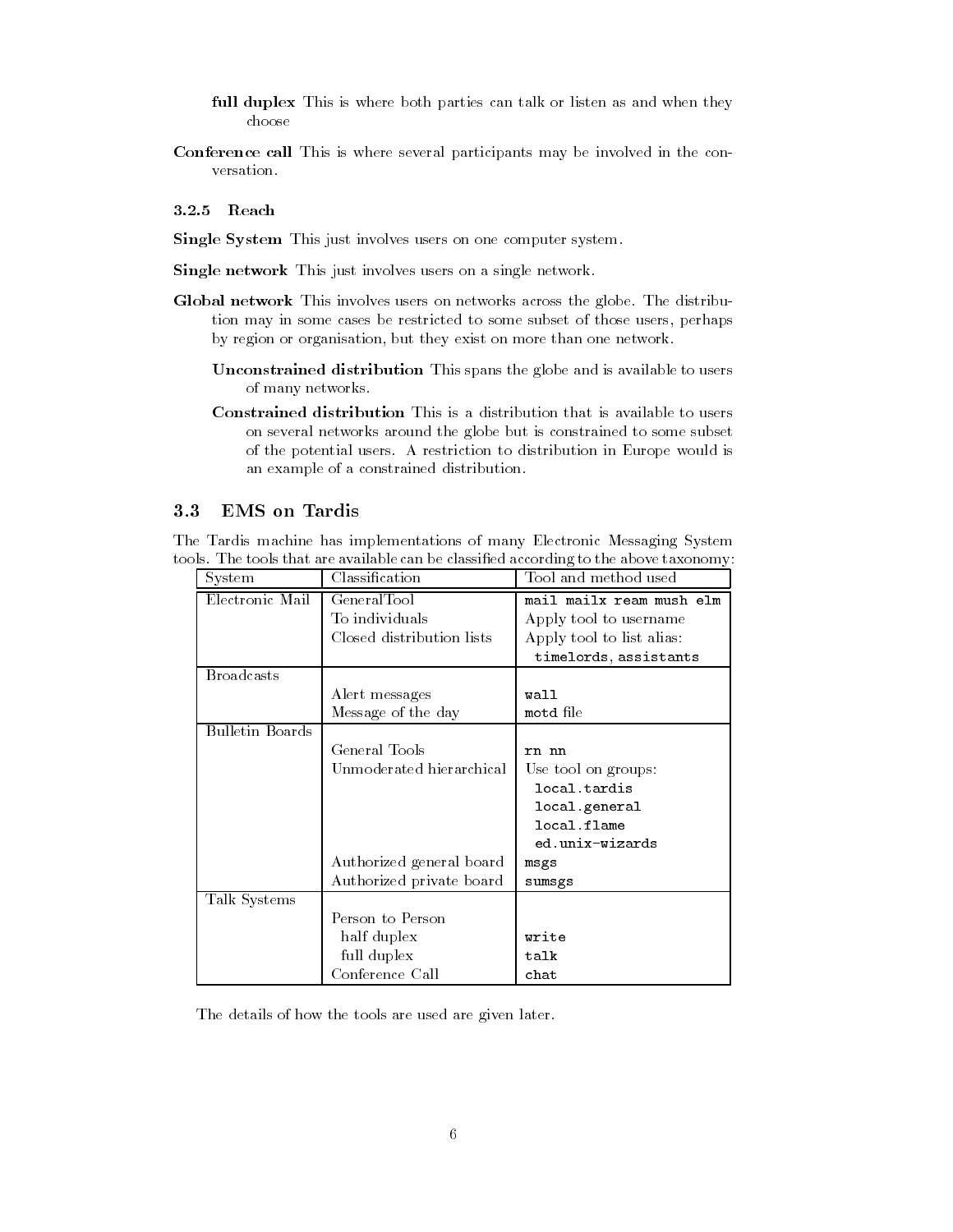#### - - -Bespoke Tools

Some of the tools we use in our system come as standard with Unix, but others were imported or implemented locally for our needs

| Electronic Mail |        |                        |                       |
|-----------------|--------|------------------------|-----------------------|
|                 | mail   | Standard Unix          |                       |
|                 | mailx  | Standard bsd Unix      | Imported              |
|                 | elm    | freeware tool          | Imported from net     |
|                 | mush   | freeware too           | Imported from net     |
|                 | ream   | New tool               | Written locally       |
| Bulletin Board  |        |                        |                       |
|                 | rn.    | freeware tool          | Imported from net     |
|                 | nn     | freeware tool          | Imported from net     |
|                 | msgs   | Standard bsd Unix tool | Imported and modified |
|                 |        |                        | for local conditions  |
|                 | sumsgs | Modified msgs          |                       |
| Talk Systems    |        |                        |                       |
|                 | write  | Built in software      |                       |
|                 | talk   | Standard Unix software | Imported              |
|                 | chat   | Local tool             | locally written       |

Many of the tools that come into use on our machine and our uses of those tools comes from our administrators learning about other useful tools using EMS systems-We also improve the configurations of our tools based on each others experience of those tools  $[14]$ .

#### CSCW and system administration  $\overline{4}$

#### -Use of Tardis EMS in system administration

When we first started to use EMS in machine management things were, like the whole machines ad-ward the person we thought the person we thought needed to move the person we thought the second about a problem in the reading we thought they would read it. I read it true people ple who should have been informed about what was happening were not- We later implemented an email distribution list of the administrators- This helped to keep people information and informed-place into distribution materials distributed mail to their mailbox on the machine being administered-was made its advantages and disadvantages tages- As has already been mentioned the administration team of Tardis had other jobs tasks and duties to perform- This meant that they did not always devote a large amount of time to the task- If information about the machine was available on the machine it meant that they accessed the machine more often, and were as much users of the facilities as administrators- Conversely if the mailings about the machine were directed to the regular daily use machine of the administrator then they would receive the information in a timely manufacture with an time to make  $\alpha$ and sometimes did arise, whereby the administrators could all effectively communicate with each other about problems and policies of machine management when unding the them the machinest was non-personal-machine the machine itself the machine itself. had been used for the communications, they would have been aware of the fact yet be unable to communicate with the others about what to do about it-

We have now settled down on a system where users and administrators commu nicate with users using the machine Tardis itself, whereas administrators and their assistants communicate with each other using mailing lists based on other machines for resiliance and privacy- It would be better if any administrator could use the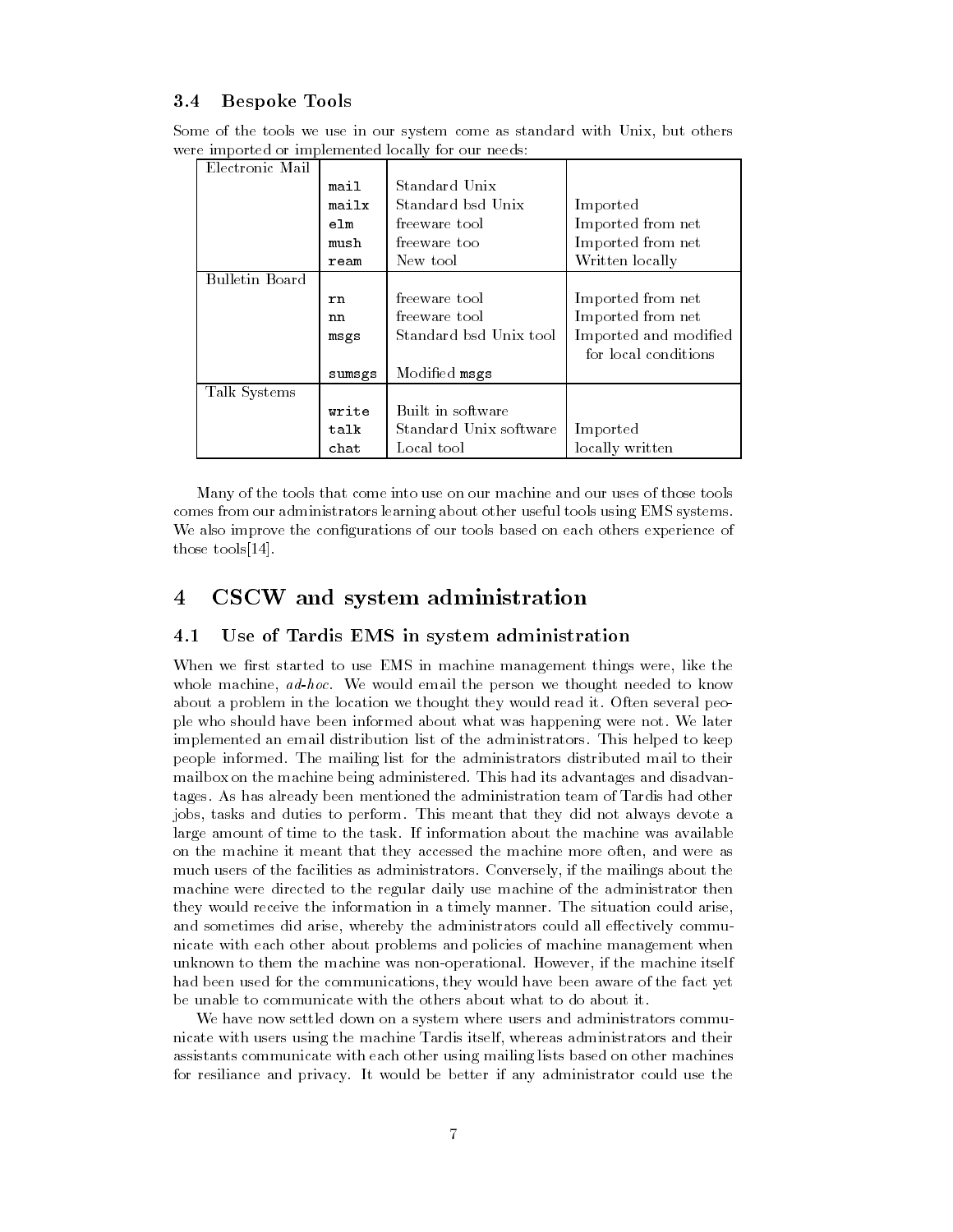method of communication most convenient to their own needs and have all the var ious means gatewayed together- This would mean having local restricted bulletin boards which are gatewayed to mailing lists-

The following sections discuss how each of the tools are used in the different scenarious-taken from of the information is taken from experiences of the situation is taken from experiences and some by examining recordings made of example conversation sessions- Space considerations mean that detaled examination of these recordings is omitted from this paper.

### 4.1.1 Messages from Administrators to Users

As do most other Unix administrators we put notices in the motd Message of the Day le- This le is printed out at the start of a session by commands in the start up mot some users us try and avoid reading the motor theory log in via slow connections over the wide area networked to the wide area  $\alpha$  are an over  $\alpha$ message by keeping it as short as possible using a standard format and highlighting any special parts- Some users only wish to see changes to the message and use a le directed comparator- we update the messages by editing the Unix life  $\mu$  was messages with any convenient text editor-superusers and assistants to the supervise and assistants to the supervise and edit this file.

If we have a message for the users that is of a transitory and instant nature, such as restarting the machine we can ase the wall program. This allows as to broadcast to all users on at any particular moment, but the message is not retained.

If we have a message or information for the users that should be read by all users but it is not critical for them to see it at any particular time we can use the msgs banonii board program--rins places a message on tins general banonii board-Users can then check for this message at a time convenient for them-

If we have a message for the users that might require more of a dialogue between the users and various administrators we can use the categorised bulletin board system that is both readable and write writes by all users- the tools ran and man give us access to these.

If an administrator needs to communicate with an individual user they can use one of the electronic mail utilities  $\text{mail}, \text{mail}, \text{ell}, \text{mult}, \text{mult}$  or ream to send them a message- If the user is logged in at the time the administrator is using the machine and the message is urgent then one of the talk system of the talk systems could be usedis brief and little conversation is required then the writing can be used- rites displays a brief message directly on the terminal of the user- If a bidirectional conversation is required then talk can be used-the source of the secondthan one person is required then when can be used- received that it requires consent from the user to enter a talk or chat session whereas write output is displayed without the user's consent.

### 4.1.2 Messages from Users to Administrators

Users sometimes wish to contact administrators directly- They can do this by sending electronic mail, as in most cener Chin systems to the aser room about about can also send confidential mail off of the machine to our superusers by mailing to the mailing list timelords.

Some users want immediate help and they often catch one of the machine ad ministrators logged in and poll them using one of the talk utilities write, talk or was included earlier-to the discussion in the discussion in the user place in public the user can post a message to the bulletin board systems. The public discussions are on the public discussions are on the like "why is this machine so slow?".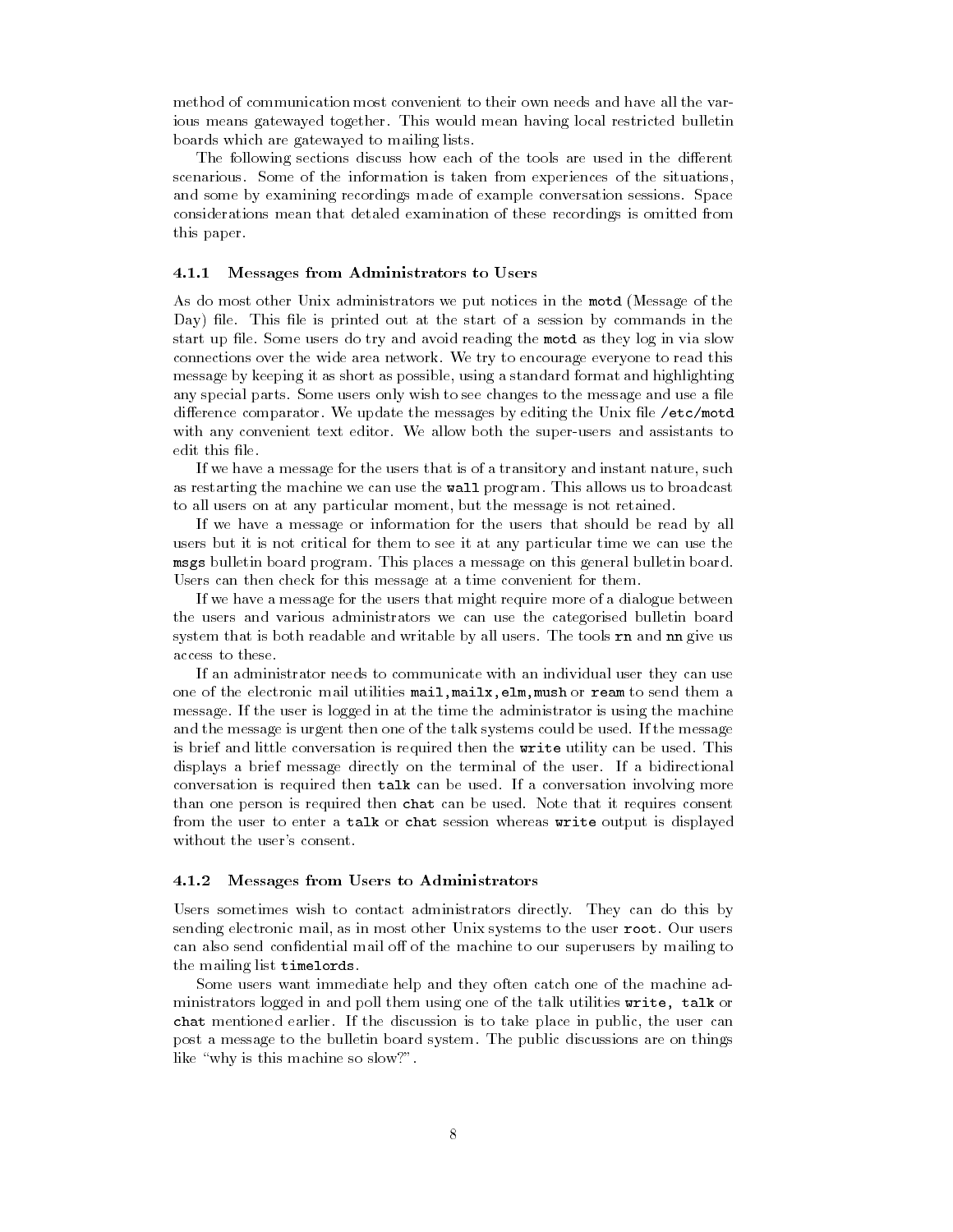### 4.1.3 Messages from Users to Users

A lot of the work done on other systems by administrators on some machine is done by users on ours- One of the main loads taken by users is the handholding user and another discussing the machine itself and how to get the most out of it-These conversations take place in all of the message forums with the exception of Broadcasts- These are entirely the domain of the machine administrators and used to communicate to users in a one way conversation-

We have found, that on our machine some people have extremely lengthy discussions using the various talk programmes- Some can go on for hours and hours particularly later at infinite and on welcomed and on the conversations are technical conversations are technic cally married and wordthy or the married of the lecture or text book-bookhave been captured for posterity, but others have dissipated into the computerized ether fondly known as the *bit bucket*.

### Messages from Administrator to Administrator

Administrators usually contact each other by mail- They sometime have interactive conversations using write or talk but for security reasons have to be careful-the**chav** tool can be used but in this case the administrators move of private area and lock it to avoid being evesdropped-the tool sumsgs allows a mechanic to be posted on a bulletin board that can only be read by other administrators but usage of this has fallen out of fashion as indicated earlier-

#### -Supplementing EMS

Despite the wide variety of electronic messaging systems and media for communi cation between the many administrators and users of the system, we find that often we still resort to using our to using our to using our to using our to using our to using the communicationcasional meetings of the administrators to deal with a particularly difficult issue. It is our experience that an hours personal contact can be equivalent of several days or well be delectronic contact- we are unable to any that we are understanded to reach problems are usually that other items also have our attention when we remain in our normal location-term is often the change of location-term in the focus on a few property on a few property specic problems that enable us to form a conclusion- This is often the same with doing business over the telephone  $[16]$ .

We also still use the telephone to supplement email and other messaging systems. The telephone is good when we want to short-circuit some misunderstanding or bring someones attention to a very pressing and urgent matter- One of the remaining problems with email is that you are never sure that the recipient has received it and has given it the priority you think it deserves.

Interactions between our users and between the users and the administrators is often supplemented by social functions- which is social functions-  $\eta$  is a function  $\eta$  . togethers of our users at various technical conferences and meetings- The computer is also given a birthday party each year where people can meet each other who have only previously conversed electronically-

## Problem areas

The heavy use of electronic messaging systems by the administrators and users of our system to utilise and manage a computer over a wide area network from great distances has not removed the need for some of the more normal tedium from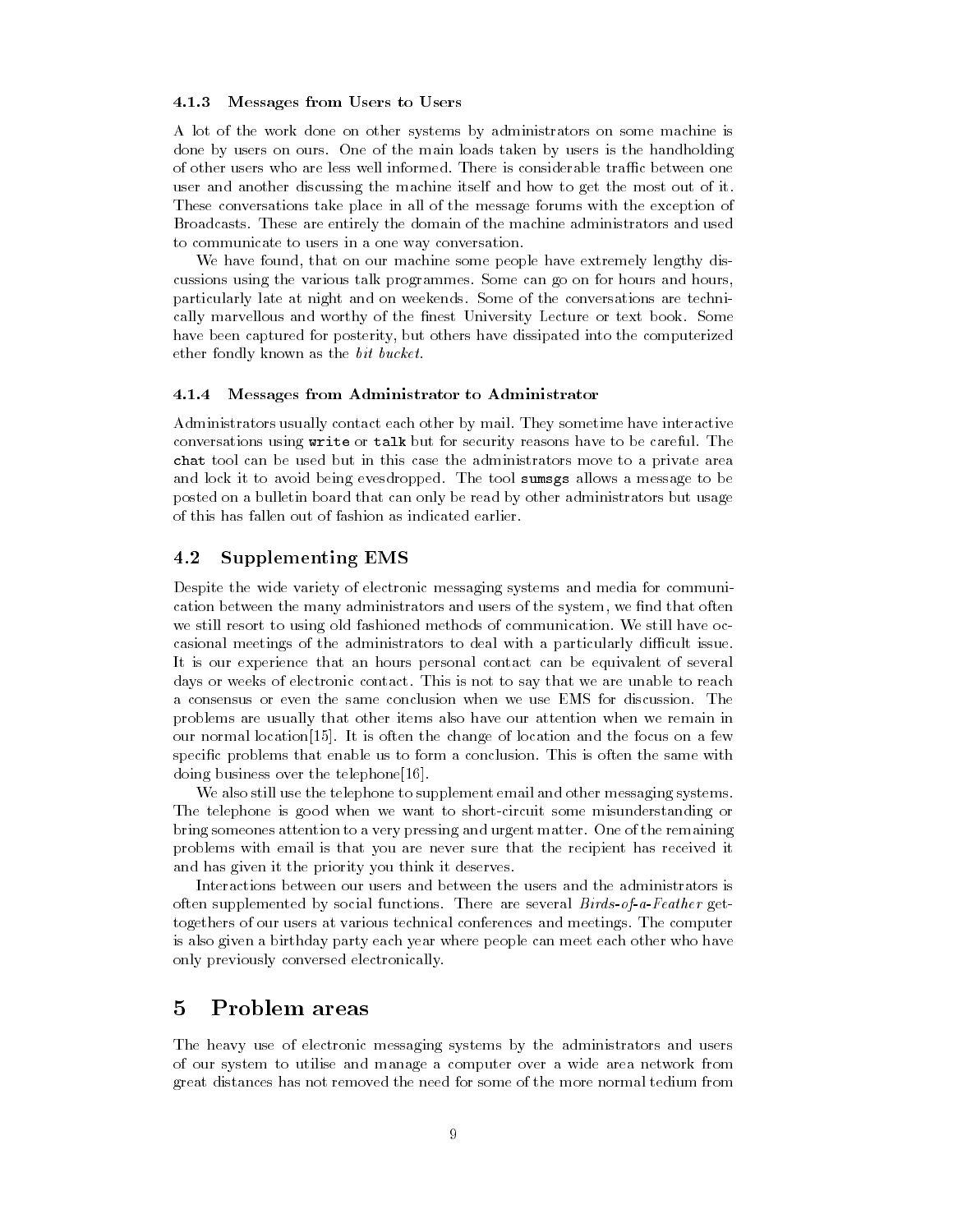machine management-colored a human to go and operate the power and reset . switches! We also need people who are not too remote from the machine who can do minor minimizing at short notice-to-comparable people is the machiness comparable who perform the disc backups- these could be performed remotely the networking. but that is not always the most efficient way of protecting large volumes of data.

#### 6 The future

In the long term it would be advantageous to have a distributed computing resource managed by several people in the same distributed fashion- This would give the system a degree of resiliance not provided by the current arrangements- The various machines and the administrative EMS mechanisms could then be connected through Wide area networks  $[17, 18]$ .

There is also some interest in using electronic imaging software to assist the  $\mathcal{A}$  and  $\mathcal{A}$  small collection of face images of face images of face images in  $\mathcal{A}$ is being collected in a database so that members of the various administrative groups can at least see each other- Further developments could allow more interactive video connections and coauthoring software- At the time of writing this paper one of the co-authors had not met the other two and we certainly felt we would benefit from some of the more advanced co-authoring tools.

#### $\overline{7}$ Conclusion

We are successfully managing a machine using Electronic Messaging Systems over a wide area network using groups of people who have not met in person- Our groups of like minded experts certainly form the invisible team as encountered in other areas of group operation using CSCW- We have not experienced that our group methods of making decisions are causing any greater risk to the system or the user and the user we seem to experience the opposite-the system and the opposite that quickly identifies areas of risk and deals with them, but is very slow to undo the actions [23]; for example we can readily disable a user account suspected of being linked to security risks but can never agree to re-enable it when the risk has passed.

We have no problems with our main group members being unfamiliar with the technology being used as most of them are experienced in their use- We do experi ence a critical mass effect however in the choice of which particular tools or method of communication<sup>[24]</sup>.

Finally the computer system considered in this paper is an experiment in self managed groups, but it now seems that we are no longer sure who are the experimenters and who are the subjects-

## References

- $\blacksquare$  Natural and Social System Metaphors for Distribution Metaphors for Distribution Metaphors for Distribution Metaphors for Distribution Metaphors for Distribution Metaphors for Distribution Metaphors for Distribution tributed Problem Solving: Introduction to the Issue', IEEE Transactions on Systems Man and Cybernetics SMC January pp--
- COREY M-S- COREY G- Groups
Process and Practice BrooksCole 1987.
- , and Theory D-A-Group D-A-Group D-A-Group D-A-Group D-A-Group D-A-Group D-A-Group D-A-Group D-A-Group D-A-Gro Row Peterson 1962.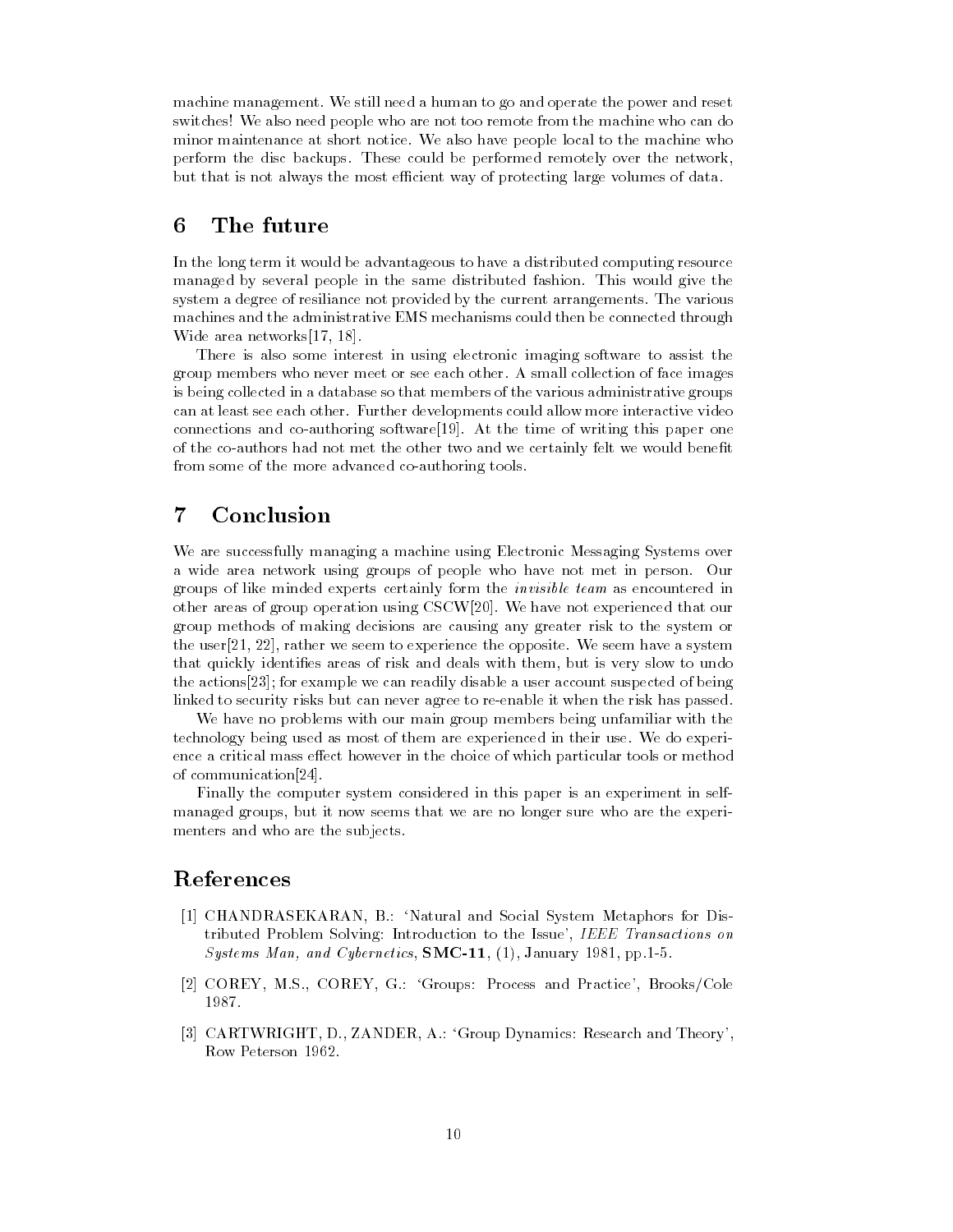- FESTINGER L- SCHACHTER S- Social Pressures in Informal Groups Tavistock 1959.
- [5] 'The Tardis Charter', The Tardis Project Group.
- QUARTERMAN J-S- HOSKINS J-C- Notable Computer Networks Communications of the ACM and ACM and ACM and ACM and ACM and ACM and ACM and ACM and ACM and ACM and ACM and ACM a
- LaQUEY T-L- The Users Directory of Computer Networks Digital Press 1990.
- KARN P-PRICE H- DIERSING R- Packet Radio in the Amateur Ser vice I immediately and selected areas in Communications Selected Areas in Communications SAC pp--
- ist <del>and a</del>nd the International and Tennis and Tennis and Tennis and Tennis and Tennis and Tennis and Tennis and erability report in propriation of the present of the september of the september of the september of the september of the september of the september of the september of the september of the september of the september of th
- , and Matrix and Matrix and Computer And Conference and Conference and Conference and Conference and Conference Systems Worldwide' Digital Press 1990.
- REARDON R- Essentials of successful corporate electronic mail Computer Communications December pp--
- BRILLIANT L-B- Computer Conferencing
The Global Connection BYTE december 1986 - 1986 - 1986 - 1986 - 1986 - 1986 - 1987 - 1988 - 1989 - 1989 - 1989 - 1989 - 1989 - 1989 - 19
- which is the Road to the Global Village Scientists and the Global Village Scientists and the Global Village Scientists and the Global Village Scientists and the Global Village Scientists and the Global Village Scientists a pp--
- , we are the sharp controlled by the sharper controlled by the software  $\mathcal{C}$  , and  $\mathcal{C}$ the Conference on Computer-Copported Cooperative Montgomerative Work Active 221.
- reder states and the Temporal Structure of Cooperative Active Active Active Active Active Active Active Active ity Proceedings of the Conference on Computer-Supported Cooperative Work .....................
- JABLIN F-M- PUTNAM L-L- ROBERTS K-H- PORTER L-W- Hand book of Organizational Communication', Sage Publications 1987.
- WATABE K-SAKATA S-MAENO KATA S-MAENO KATA S-MAENO KATA S-MAENO KATA S-MAENO KATA S-MAENO KATA S-MAENO KATA S-M 'Distributed Multiparty Desktop Conferencing System: MERMAID', Proceedings of the Conference on Computer-Supported Cooperative Work ACM pp--
- BROTHERS L- SEMBUGAMOORTY V- MULLER M- ICICLE
Group ware for Code Inspections', Proceedings of the Conference on Computer-Supported Cooperative Workingtown 2000 | Pp-200 202:
- is in the company come in the company of the company of the company of the company of the company of the company sues in the Design of Computer Support for Co-authoring and Commenting', Proceedings of the Conference on Computer-Supported Cooperative Work ACM pp-based and pp-based and pp-based and pp-based and pp-based and pp-based and pp-based and pp-based and pp-based
- BENSON I-A- CIBORRA C- PROFFITT S- Some Social and Economic Consequences of groupware for Flight Crew', *Proceedings of the Conference on* Computer-Supported Cooperative Work ACM pp--